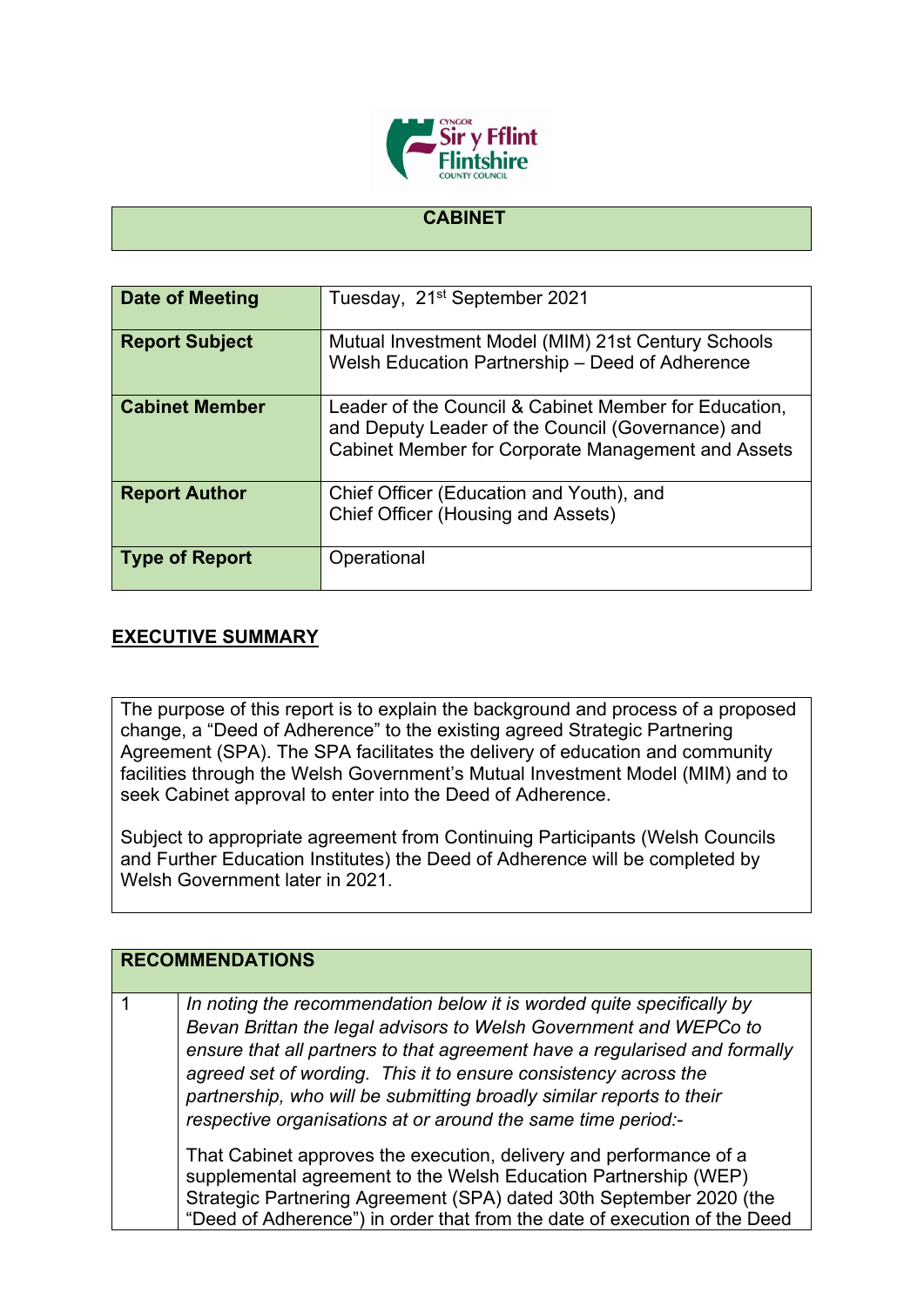of Adherence the Joining Participants are able to give effect to and be bound by the terms of the WEP Strategic Partnering Agreement dated 30th September 2020 as a party to it, to facilitate the delivery of a range of infrastructure services and the delivery of education and community facilities.

## **REPORT DETAILS**

| 1.00 | <b>BACKGROUND</b>                                                                                                                                                                                                                                                                                                                                                                                                                                                     |
|------|-----------------------------------------------------------------------------------------------------------------------------------------------------------------------------------------------------------------------------------------------------------------------------------------------------------------------------------------------------------------------------------------------------------------------------------------------------------------------|
| 1.01 | The Welsh Government, together with Meridiam Investments, have formed<br>the Welsh Education Partnership Company WEPCO Limited ("WEPCo")<br>and are delivering education and community facilities in Wales, under the<br>Mutual Investment Model (MIM) of the 21st Century Schools Programme.                                                                                                                                                                         |
| 1.02 | In July 2020, Cabinet resolved to enter into a Strategic Partnering<br>Agreement (SPA) with WEPCo to facilitate the delivery of education and<br>community facilities, which is the only platform through which MIM projects<br>within Wales can be delivered.                                                                                                                                                                                                        |
| 1.03 | The SPA was formed and completed in September 2020 and included<br>Local Authorities and Further Education Institutes (known as participants)<br>who had formally agreed through their governance arrangements to enter<br>into this agreement.                                                                                                                                                                                                                       |
| 1.04 | Following completion of the SPA, other Welsh Local Authorities and<br>Further Education Institutions now have a window within which they may<br>enter into a short, simple supplemental agreement to the SPA, namely a<br>"Deed of Adherence". This enables them, from the date of execution, to<br>agree with each other person who is, or who becomes a party to the SPA<br>to be bound by the SPA (on the same terms and conditions) as "Joining<br>Participants". |
| 1.05 | As an existing party to the SPA (a "Continuing Participant") the Council is<br>required, with all other Continuing Participants, to approve and enter into<br>the Deed of Adherence to enable the Joining Participants to become a<br>party to and to be bound by the SPA. There is no requirement to re-<br>execute the SPA.                                                                                                                                         |
| 1.06 | Since completion, of the SPA, a further five Local Authorities/Further<br>Education Institutions have expressed a wish to enter into the SPA to<br>enable them to have the option to draw down services from WEPCo.                                                                                                                                                                                                                                                   |
| 1.07 | By agreeing and entering into the Deed of Adherence the Council as a<br>Continuing Participant is allowing other Welsh Local Authorities and<br>Further Education Institutions, (Joining Participants), the ability to become<br>a party to the SPA and access Band B MIM revenue funding. There are<br>no alternative delivery options for MIM funding.                                                                                                              |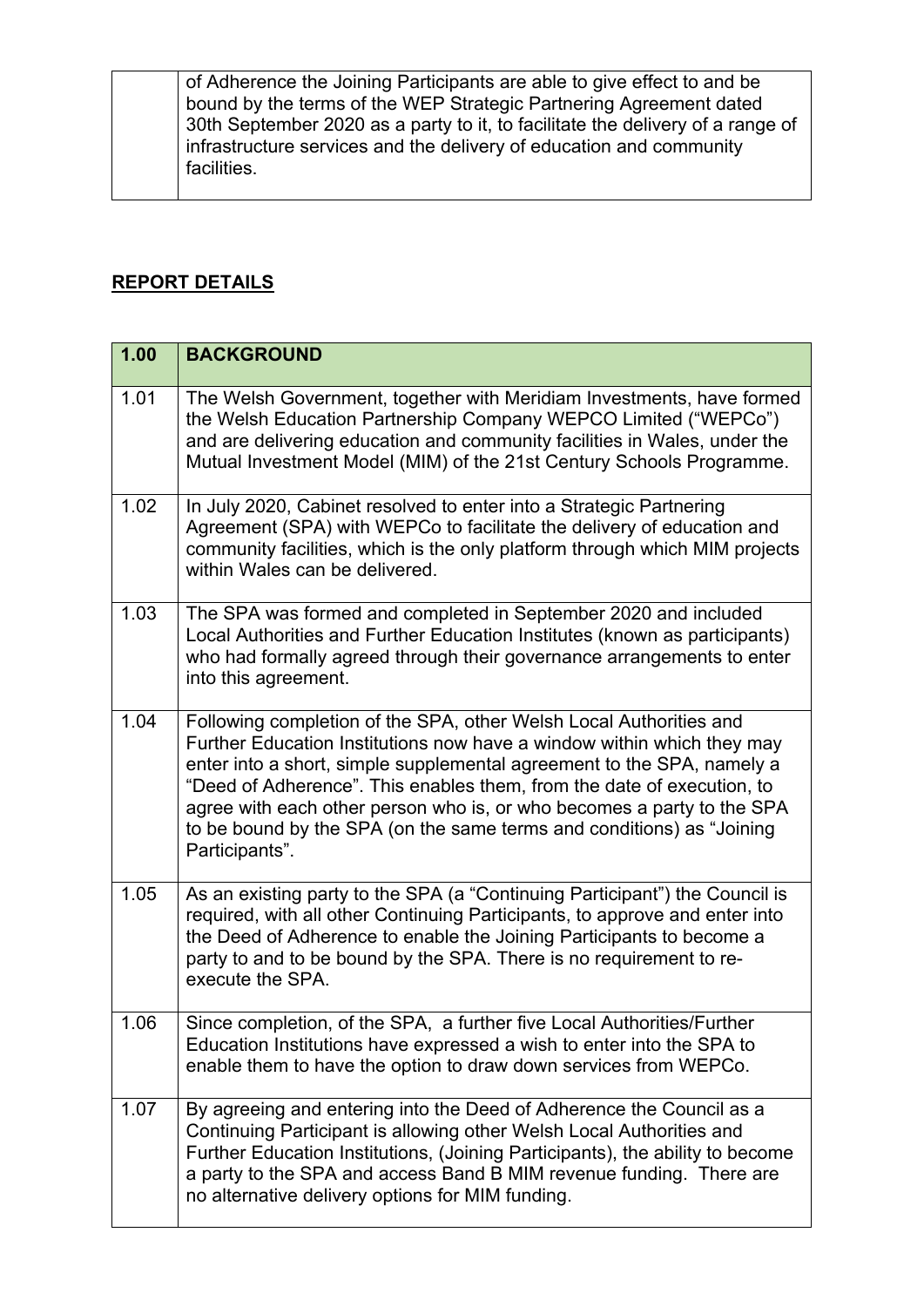| 1.08 | The Deed of Adherence is a simple document, where a Joining Participant<br>agrees with the Continuing Participants and WEPCo that with effect from<br>the date of its execution, it is bound by the existing terms of the SPA.<br>Subject to Cabinet agreement this document will be signed by the Chief<br>Officer for Education and Youth as was the original SPA. |
|------|----------------------------------------------------------------------------------------------------------------------------------------------------------------------------------------------------------------------------------------------------------------------------------------------------------------------------------------------------------------------|
| 1.09 | Completion of the Deed of Adherence will not change the terms and<br>conditions of the SPA in any way, apart from adding more named parties<br>to the list of Participants. Joining Participants will enjoy the same benefits<br>from being party to the SPA as the Continuing Participants.                                                                         |
| 1.10 | The addition of these new Participants has no effect on the working capital<br>requirements or the risk profile of WEPCo as adherence of more parties to<br>the SPA only gives the new LA and FEI entrants as Participants the<br>opportunity to access the partnering services to develop up MIM or capital<br>projects in the future.                              |
| 1.11 | Subject to agreement from Continuing Participants, Joining Participants<br>will have the right to join the Strategic Partnering Board. This will have no<br>effect on the operations of the Board other than there will be more<br>Representatives on the Board.                                                                                                     |
| 1.12 | The Council's current MIM 3-16 project in Mynydd Isa will remain<br>unaffected by an agreement to enter into a Deed of Adherence.                                                                                                                                                                                                                                    |

| 2.00 | <b>RESOURCE IMPLICATIONS</b>                                                                                                                               |
|------|------------------------------------------------------------------------------------------------------------------------------------------------------------|
| 2.01 | There is no financial impact to the Council in agreeing to the Deed of<br>Adherence as legal fees will covered by Welsh Government.                        |
| 2.02 | The Council's current nominated MIM project, the 3-16 campus project in<br>Mynydd Isa, is unaffected by an agreement to enter into a Deed of<br>Adherence. |

| 3.00 | <b>IMPACT ASSESSMENT AND RISK MANAGEMENT</b>                                                                                                                                                                                                                                                                       |
|------|--------------------------------------------------------------------------------------------------------------------------------------------------------------------------------------------------------------------------------------------------------------------------------------------------------------------|
| 3.01 | All projects are managed using a risk register. Risks are managed<br>accordingly, and financial risks are manged through a project contingency.<br>Any high level risk which cannot be manged with the projects/programme<br>will be incorporated into the risk register for the Education and Youth<br>Portfolio. |

| 4.00             | <b>CONSULTATIONS REQUIRED/CARRIED OUT</b>               |
|------------------|---------------------------------------------------------|
| $^{\prime}$ 4.01 | Agreement to a Deed of Adherence is a Cabinet function. |